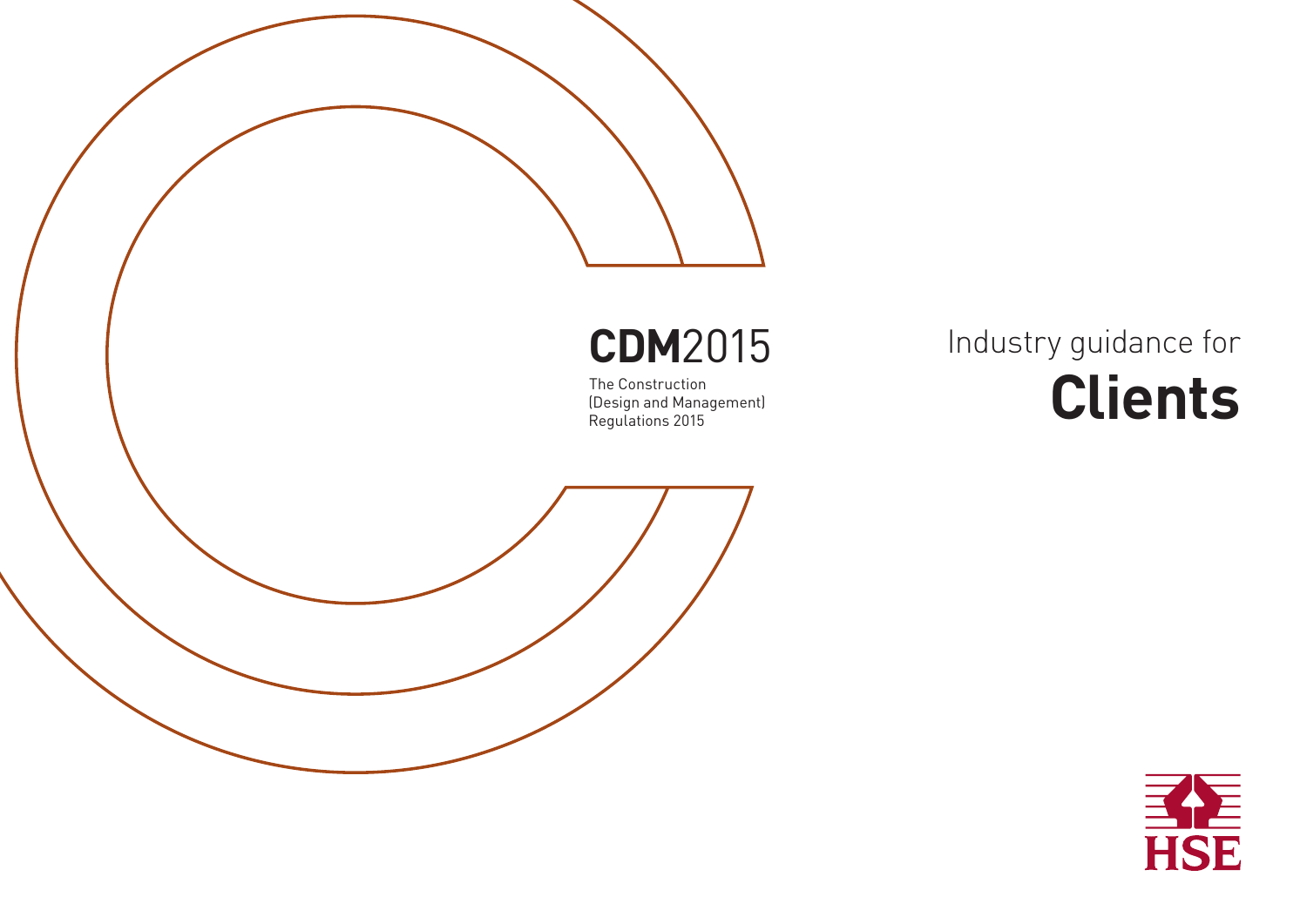#### **CDM15/1**

This industry guidance has been produced by members of CONIAC (Construction Industry Advisory Committee).





Published by CITB, Bircham Newton, King's Lynn, Norfolk PE31 6RH

© Construction Industry Training Board 2015

CITB is registered as a charity in England and Wales (Reg No 264289) and in Scotland (Reg No SC044875)

First published 2015

ISBN 978-1-85751-389-9

CITB has made every effort to ensure that the information contained within this publication is accurate. Its content should be used as quidance only and not as a replacement for current regulations, existing standards or as a substitute for legal advice and is presented without any warranty, either express or implied, as to its accuracy. In no event will CITB be liable for any damages arising from reliance upon its content.

All rights reserved. No part of this publication may be reproduced, stored in a retrieval system or transmitted in any form or by any means, electronic, mechanical, photocopying, recording or otherwise, without the prior permission in writing from CITB save that it may be read and saved by the original recipient, for whose private use it was originally intended.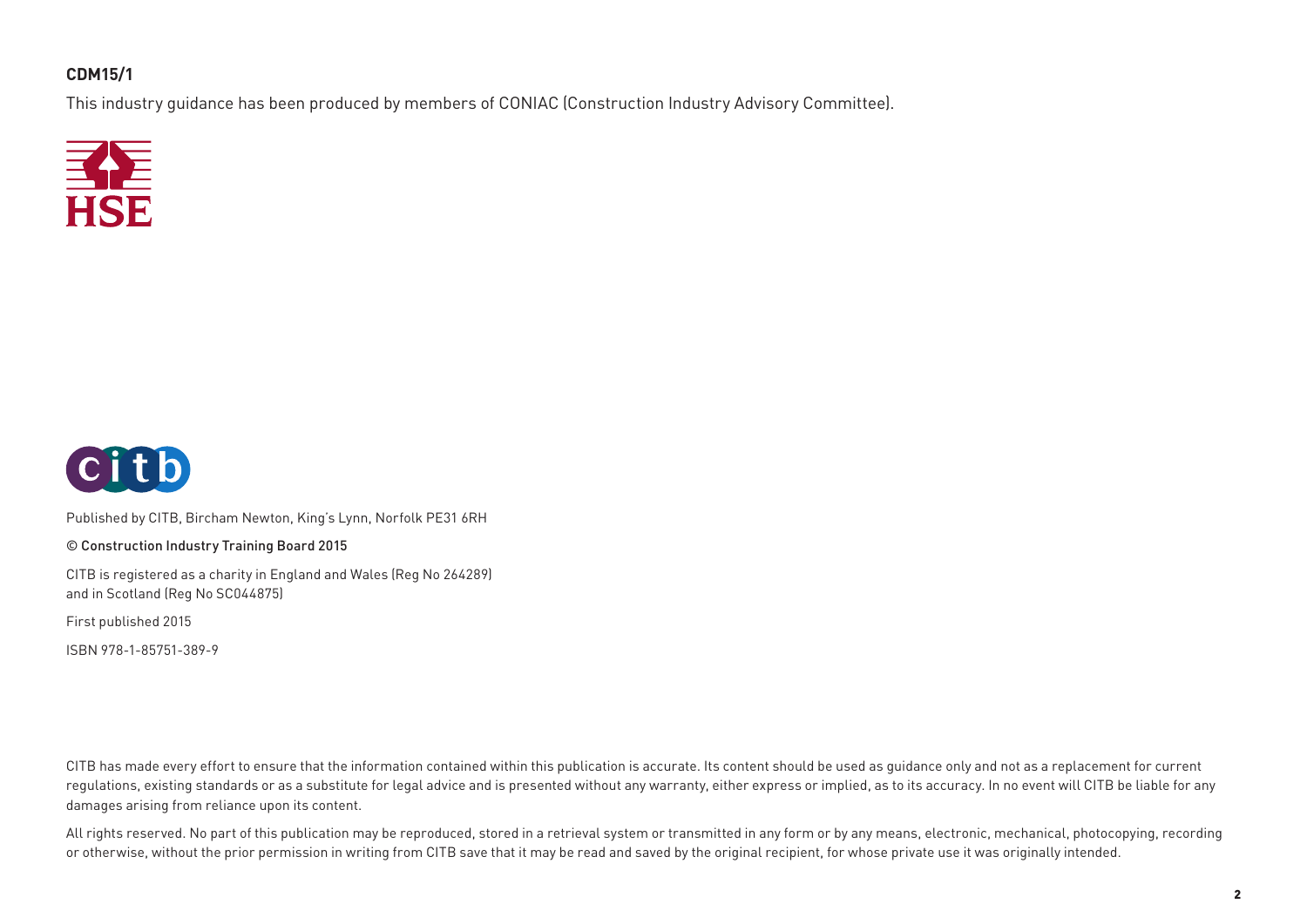## **Contents**

|     | 1. Introduction                                                   | 4  |
|-----|-------------------------------------------------------------------|----|
| 1.1 | General introduction                                              | 4  |
| 1.2 | Who is the client?                                                | 5  |
| 1.3 | What is the client's role?                                        | 5  |
|     |                                                                   |    |
|     | 2. Preparation: the client brief                                  | 7  |
| 2.1 | What is a client brief?                                           | 7  |
| 2.2 | What should the client brief include?                             | 7  |
|     |                                                                   |    |
|     | 3. What do you have to do in the                                  |    |
|     | pre-construction phase?                                           | 9  |
| 3.1 | Make suitable arrangements for managing the project               | 9  |
| 3.2 | Select the project team and formally appoint duty holders         | 10 |
| 3.3 | Provide information to help with design and construction planning | 10 |
| 3.4 | Notify the project to the enforcing authorities, where required   | 11 |
| 3.5 | Ensure the management arrangements are working                    | 11 |
| 3.6 | Pre-construction client checklist                                 | 11 |
|     |                                                                   |    |
|     | 4. What do you have to do in the                                  |    |
|     | construction phase?                                               | 12 |
| 4.1 | Ensure the construction phase plan is in place                    | 12 |
| 4.2 | Ensure welfare facilities are in place                            | 12 |
| 4.3 | Ensure the management arrangements are working                    | 13 |
| 4.4 | Check completion and handover arrangements                        | 13 |

4.5 Co-operate with the principal contractor 13

|            | 5. The health and safety file                                                                                     | 14       |
|------------|-------------------------------------------------------------------------------------------------------------------|----------|
| 5.1<br>5.2 | Check that the health and safety file has been prepared<br>Maintain and make available the health and safety file | 14<br>14 |
|            | <b>6. Domestic clients</b>                                                                                        | 15       |
| 6.1        | Who is a domestic client?<br>6.2 What should a domestic client do?                                                | 15<br>15 |
|            | Annex A: CDM duty holders and their roles<br>summarised                                                           | 16       |
|            | <b>Annex B: Pre-construction information</b>                                                                      | 18       |
|            | Annex C: The health and safety file                                                                               | 19       |
|            | <b>Annex D: How CDM 2015 applies to</b><br>domestic clients                                                       | 20       |
|            | Acknowledgements                                                                                                  | 21       |
|            |                                                                                                                   |          |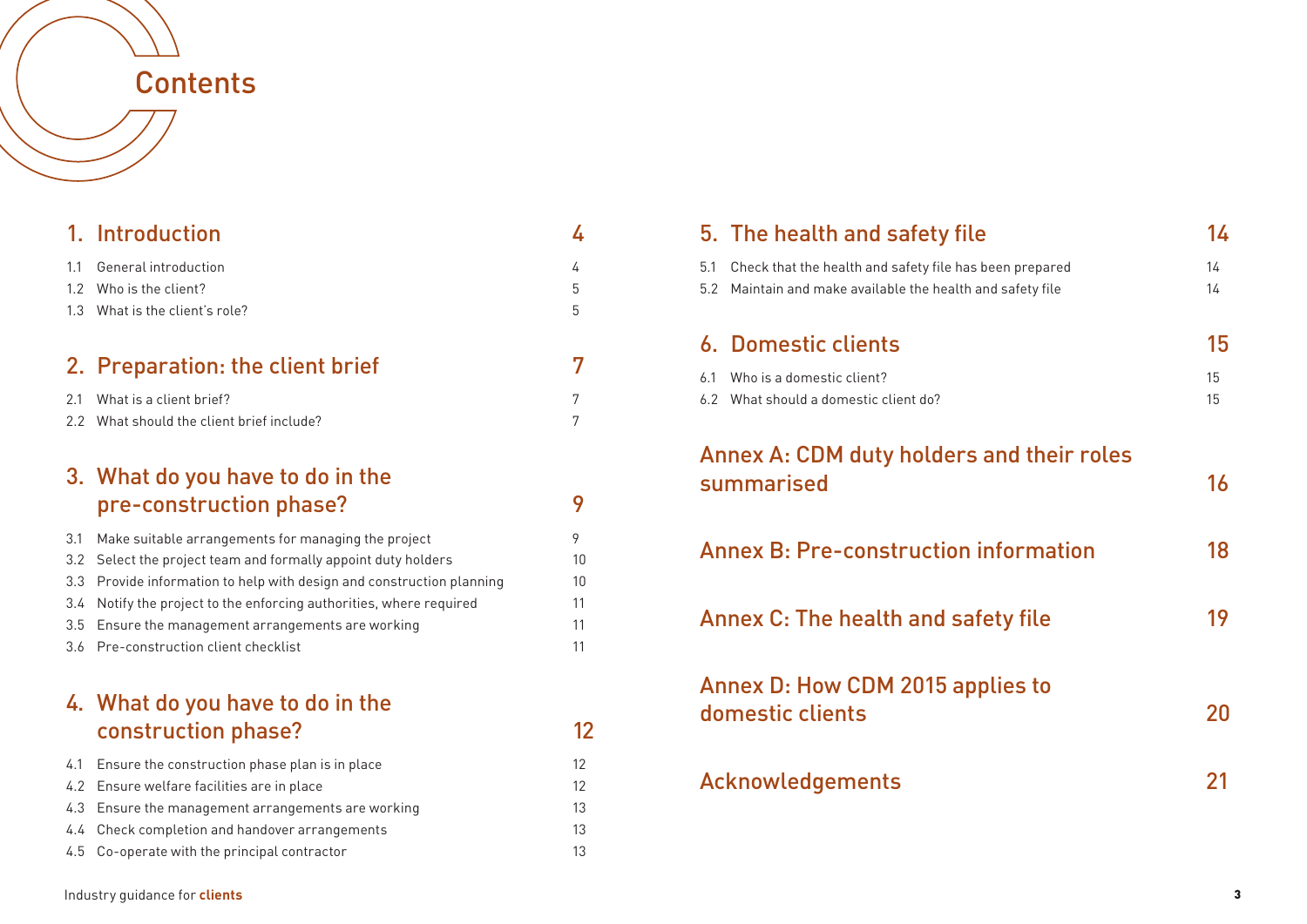

#### 1.1 General introduction

The Construction (Design and Management) Regulations (CDM 2015) are the main set of regulations for managing the health, safety and welfare of construction projects.

CDM applies to all building and construction work and includes new build, demolition, refurbishment, extensions, conversions, repair and maintenance.

This guide is based on sound industry practice and will particularly help small businesses and organisations deliver building and construction projects in a way that prevents injury and ill health.

There are six guides: one for each of the five duty holders under CDM and an additional one for workers.

#### **The six guides are:**



These guides should help you better understand your role, and that of other duty holders.

The Health and Safety Executive (HSE) has produced the CDM L-series to offer further guidance. It is downloadable from the HSE website: www.hse.gov.uk/construction.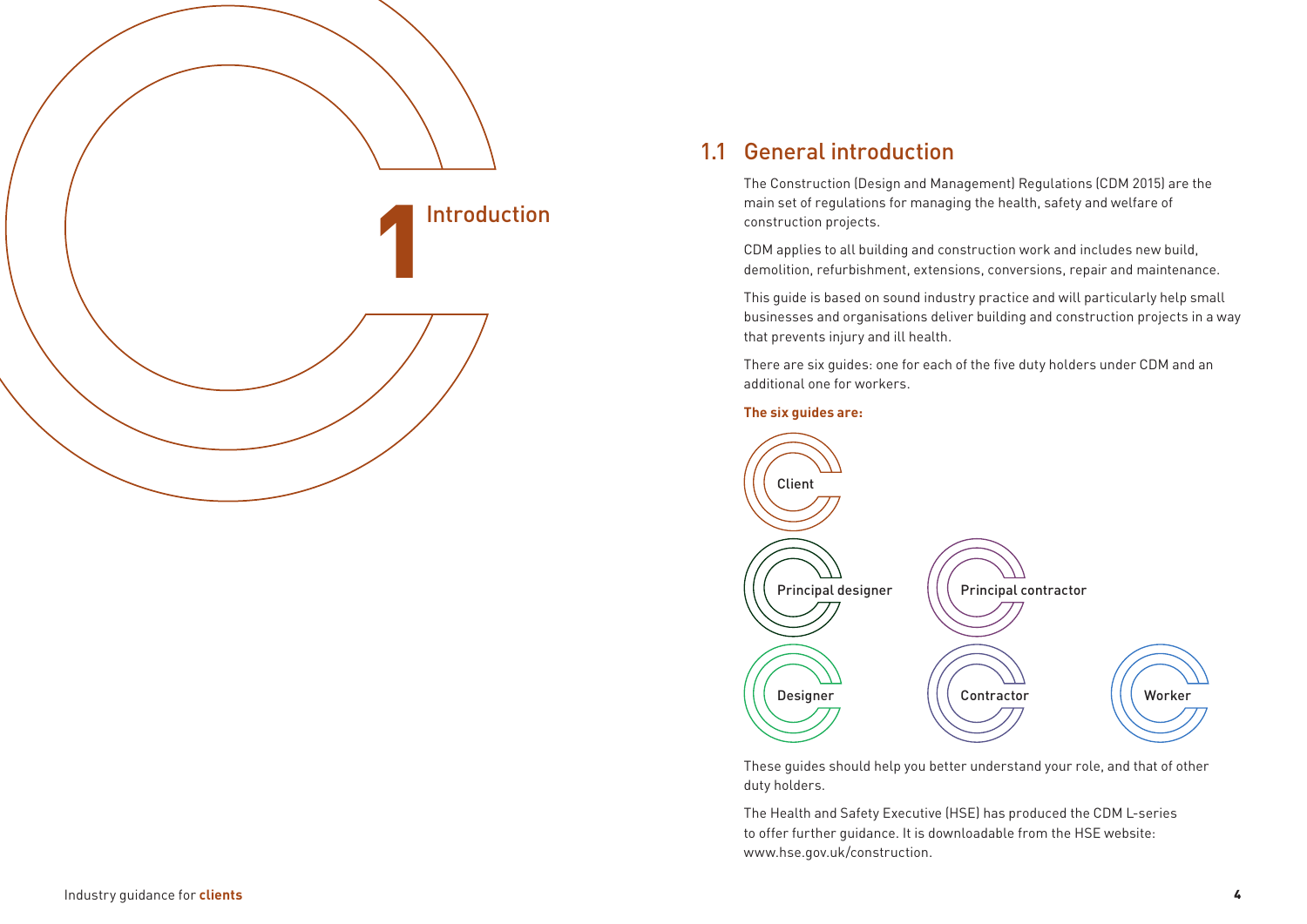

#### 1.2 Who is the client?

CDM 2015 defines a client as anyone for whom a construction project is carried out. The regulations apply to both **domestic** and **commercial** clients.

This guidance is aimed at commercial clients.

A **commercial** client is an organisation or individual for whom a construction project is carried out in connection with a business, whether the business operates for profit or not. Examples of commercial clients are schools, retailers and landlords.

This guidance has been written for small or infrequent clients. Regular construction clients may wish to refer to the further guidance and advice offered by the Construction Client Group of Constructing Excellence, which can be contacted via: http://ccg.constructingexcellence.org.uk.

**Domestic** clients are those having work carried out which is not connected with running a business. Usually, this means arranging for work to be carried out on the property where you or a family member lives.

Domestic clients should refer to separate guidance produced by the HSE, *Want construction work done safely?* (INDG411(rev1)), which can be downloaded for free from www.hse.gov.uk/pubns/indg411.pdf.

#### 1.3 What is the client's role?

The CDM Regulations place responsibility for managing the health and safety of a construction project on three main duty holders.

The client has overall responsibility for the successful management of the project and is supported by the principal designer and principal contractor in different phases of the project. For the successful delivery of a project, good working relationships between the duty holders are essential from the start.



- **The client** ensures that the construction project is set up so that it is carried out from start to finish in a way that adequately controls the risks to the health and safety of those who may be affected.
- **The principal designer** manages health and safety in the pre-construction phase of a project. The role extends to the construction phase through the principal designer's duties to liaise with the principal contractor and ongoing design work.
- **The principal contractor** manages the construction phase of a project. This involves liaising with the client and principal designer throughout the project, including during the pre-construction phase.

Depending upon the nature of the project, the principal designer and principal contractor may be supported by designers, contractors and workers.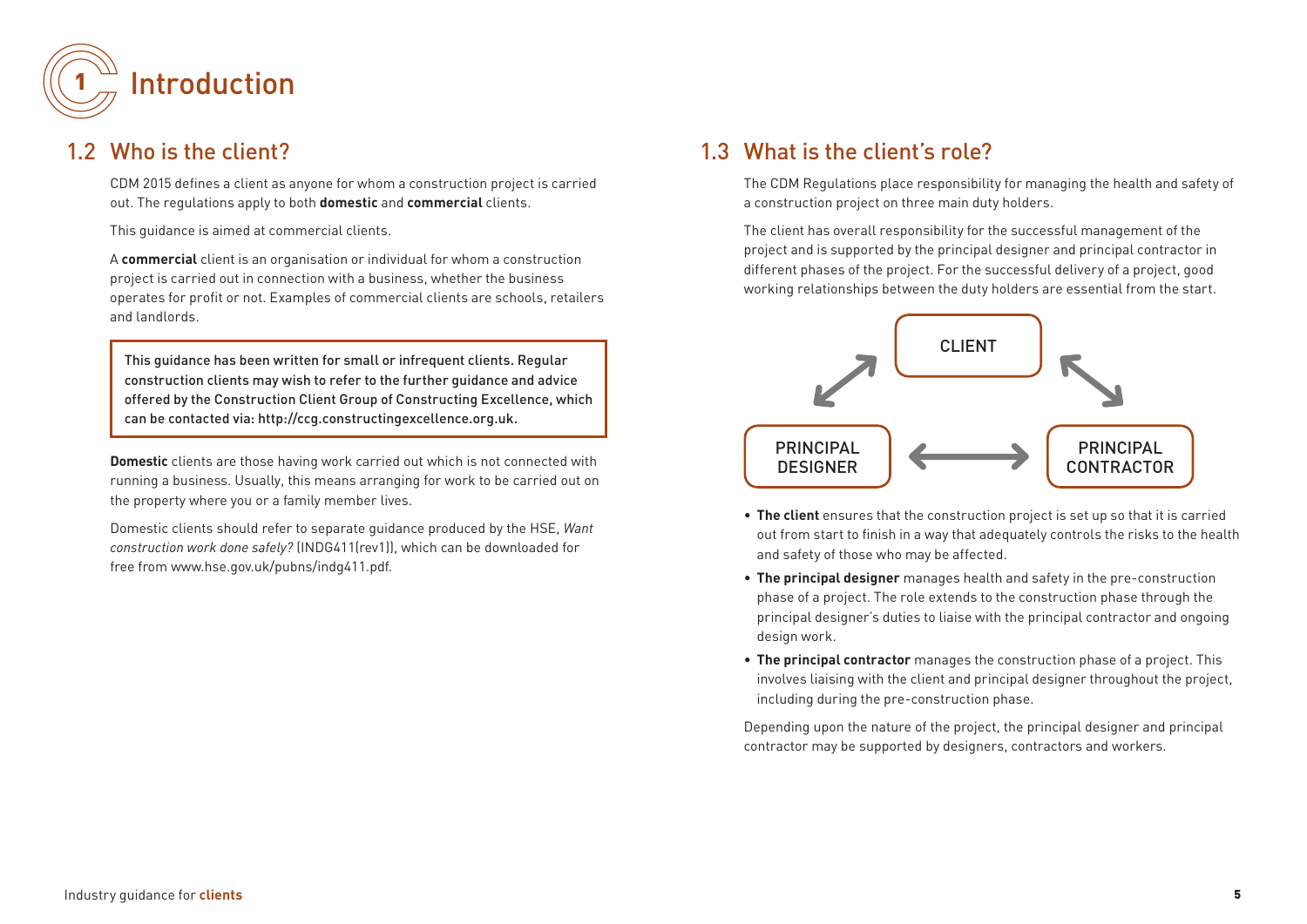

There are two important phases of a construction project: before and during construction or building work. This guide refers to them as:

- **the pre-construction phase:** the inception, design and planning stage of a project (before the construction or building work starts), although it is acknowledged design and planning continues into and through the construction phase
- **the construction phase:** the start-to-finish stage of the construction or building work.

Designers and contractors should be appointed at the earliest opportunity to help prepare and plan your project. You should also get involved so you can give your views as and when required.

Experience has shown that, when designers and contractors are involved early in the project, everyone is better able to plan ahead and solve problems together to deliver a more successful project.

Even the simplest tasks, such as arranging routine maintenance or minor building work, require adequate time to plan and manage the work safely.

A summary of all duty holders and their roles can be found in Annex A.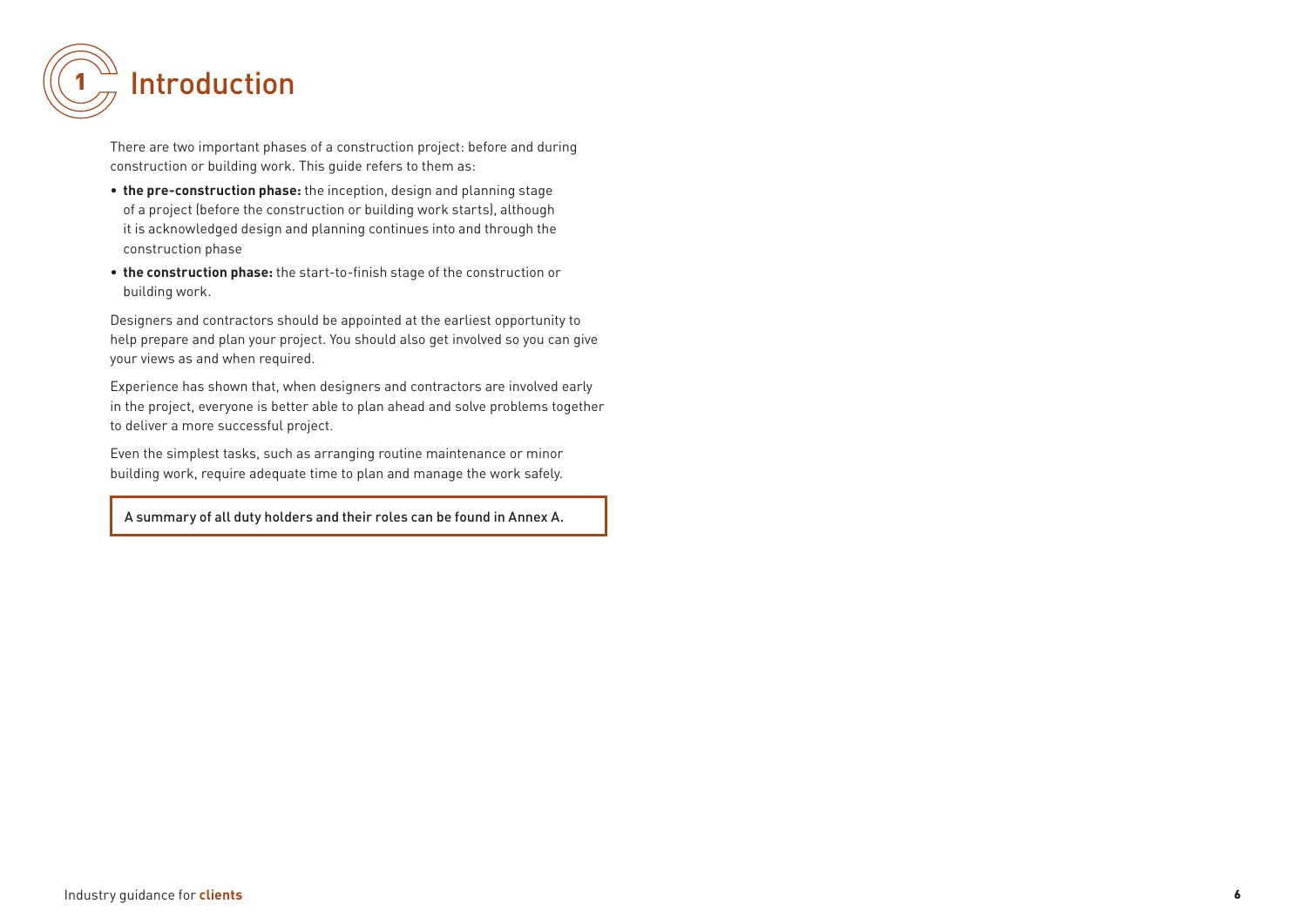

A client brief explains to others what your project is about and your requirements before, during and after the build.

#### 2.1 What is a client brief?

One way of explaining what you want, as well as helping you to carry out your duties under CDM, is to develop a client brief.

As the client, you will have requirements and expectations that will assist those designing, constructing or using the structure or building. Sharing these at an early stage can help shape how each duty holder approaches, plans and accommodates your requirements.

The client brief may take the form of verbal discussions or it could be a written document drafted by you or by a designer or contractor after you have discussed your requirements with them.

A clear brief is essential to the success of your project. It sets out key requirements, outlines your vision of the project and communicates your aims and aspirations.

### 2.2 What should the client brief include?

The brief should:

- describe the main function and operational requirements of the finished building or structure
- outline your motivation for initiating the project
- give your expectations during the project, including how health and safety risks should be managed
- explain the design direction you have in mind
- establish a single point of contact for any client queries or discussions during the project
- set a realistic timeframe and budget.

Whilst the initial client brief sets out your general requirements and expectations for the project, it is also important that it outlines your health and safety expectations.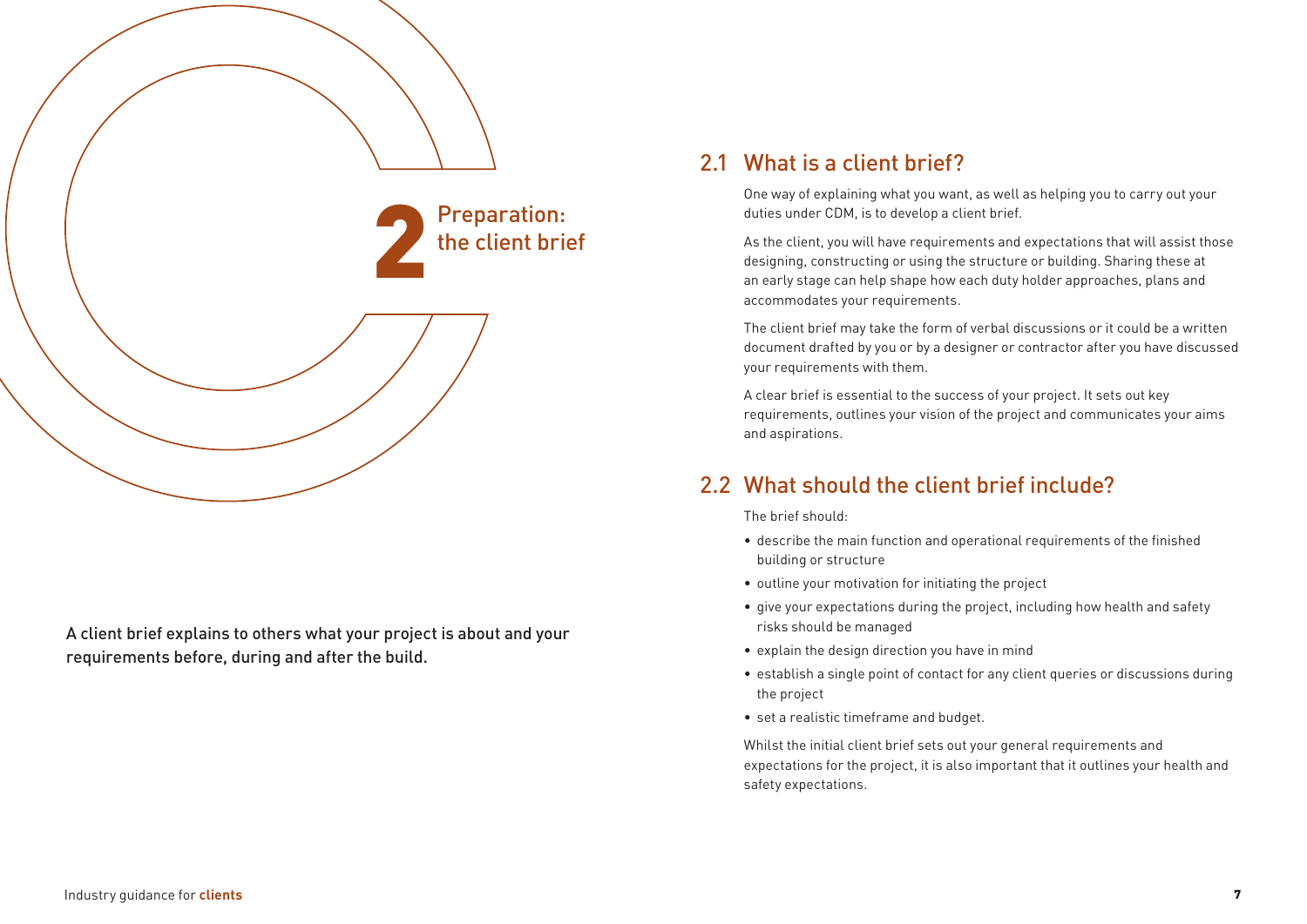

## $\mathbf{2}_{\mathcal{A}}^{\mathcal{A}}$  Preparation: the client brief

As a client, you have a significant role to play. Clients set standards and ensure work is carried out without risking the long-term health and safety of those on site.

You may ask the principal designer to help you develop your client brief.

Further information on how to write a client brief can be found on the RIBA website: www.architecture.com/FindAnArchitect/ Workingwithanarchitect/HowdoIuseanarchitect.aspx.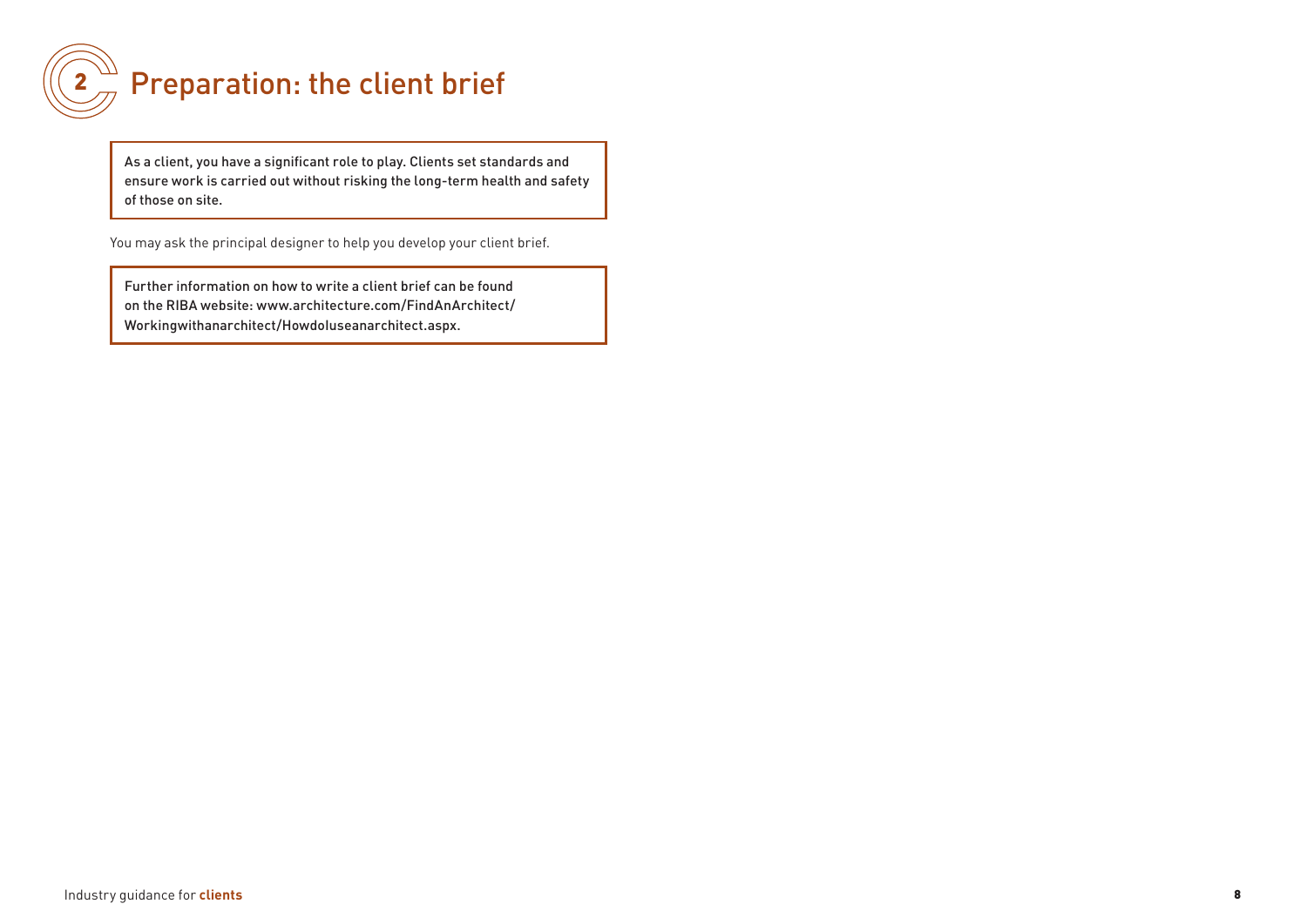

The pre-construction phase is defined as any period during which design or preparatory work is carried out for a project.

As the client, you must ensure that construction work is properly planned, resourced and managed to protect the health, safety and welfare of those carrying out work on, or who may be affected by, your project.

### 3.1 Make suitable arrangements for managing the project

As the client, you must make suitable arrangements to ensure that, throughout the planning, design and construction of a project, adequate consideration is given to the health, safety and welfare of all those affected and involved in the construction work.

Your arrangements should be appropriate to the nature of the work and enable other duty holders to carry out their work without risk to themselves or anyone else who may be affected.

The management arrangements should:

- include requirements for how the project is to be run, taking into account any risks to the public
- explain how you will select and appoint designers and contractors to ensure they have the necessary capabilities for the work they are required to do
- allocate sufficient time and resources to each stage of the project, from concept through to completion
- ensure suitable welfare facilities are in place before works start.

For projects involving more complex work and significant risks, the management arrangements will also need to cover:

- what is expected of the design team to ensure that they consider health and safety risks for the construction phase, as well as when maintaining and using the building once it is built
- the arrangements for procuring the design and construction team, including establishing that designers and contractors are adequately trained, and have the right skills and experience of health and safety
- the arrangements for monitoring designers' and contractors' performance, for example by arranging progress meetings with the principal designer and principal contractor to ensure that the project runs in line with your expectations and meets legal requirements. The meetings also give you the opportunity to take action where that is not the case
- the format for the health and safety file or a building manual that incorporates the health and safety file.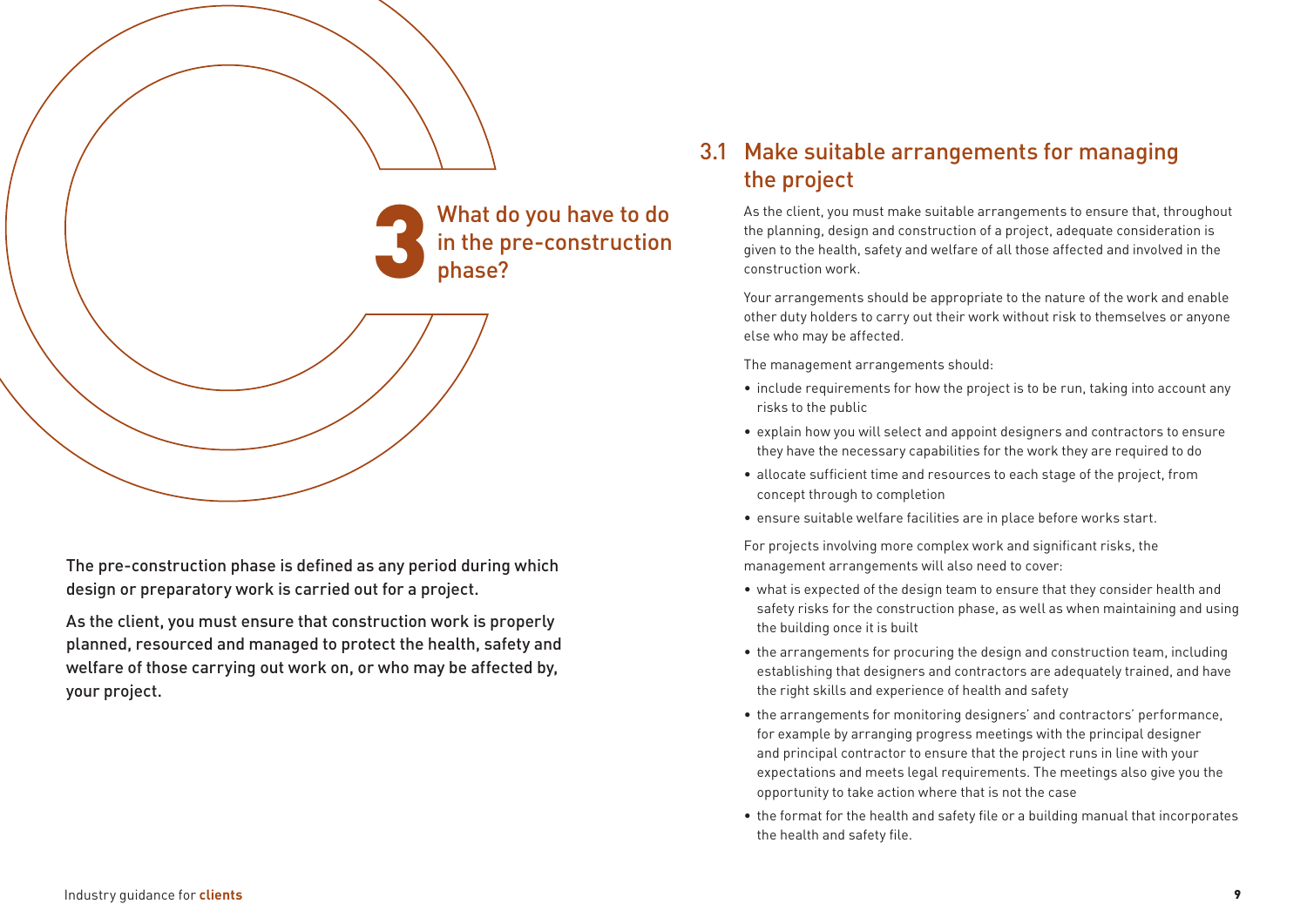

## What do you have to do in the pre-construction phase?

### 3.2 Select the project team and formally appoint duty holders

If more than one contractor will be working on your project then, as the client, you must appoint a principal designer and a principal contractor in writing. If you do not do this then you take on these roles and associated legal duties yourself.

One of your main duties is to ensure that those you propose to appoint are able to demonstrate that they can deliver the project for you in a way that secures health and safety.

This means that they should:

- have the necessary capabilities and resources
- have the right blend of skills, knowledge, training and experience
- understand their roles and responsibilities when carrying out the work.

You may need to make specific enquires about their basic health and safety knowledge when carrying out the job in question. This can be done in a number of ways.

- For smaller jobs, you should look for straightforward evidence from previous construction work.
- The Public Available Specification PAS 91 provides a set of health and safety questions that can be asked by construction clients and those who appoint designers and contractors as part of the pre-qualification process.
- You could use a Safety Schemes in Procurement (SSIP) member-assessed scheme to find designers or contractors who have been assessed and confirmed by a SSIP Forum member as meeting acceptable health and safety standards.

Only make enquiries for information that will address the anticipated risks and capability of the supplier – excessive or duplicated pre-qualification and other paperwork should be avoided because it can distract attention from the practical management of risks.

#### 3.3 Provide information to help with design and construction planning

As the client, you must provide relevant information which you may already have, or that can be obtained by sensible enquiries, for example any surveys or the results of other investigations.

It is important to pass on all this **pre-construction information** at the earliest opportunity as it will help the others, such as designers and contractors. It will also inform them of any risks that may have an impact on the design of the building or structure, as well as on its construction and future use.

A list of suggested pre-construction information can be found in Annex B.

For projects with more than one contractor, you can expect to receive help from the principal designer in drawing this information together. They have a duty to assist you in this.

You will also need to discuss and agree with the principal designer what information you will need to keep at the end of the project to help you and others safely use and maintain the completed building. This information is known as the **health and safety file**.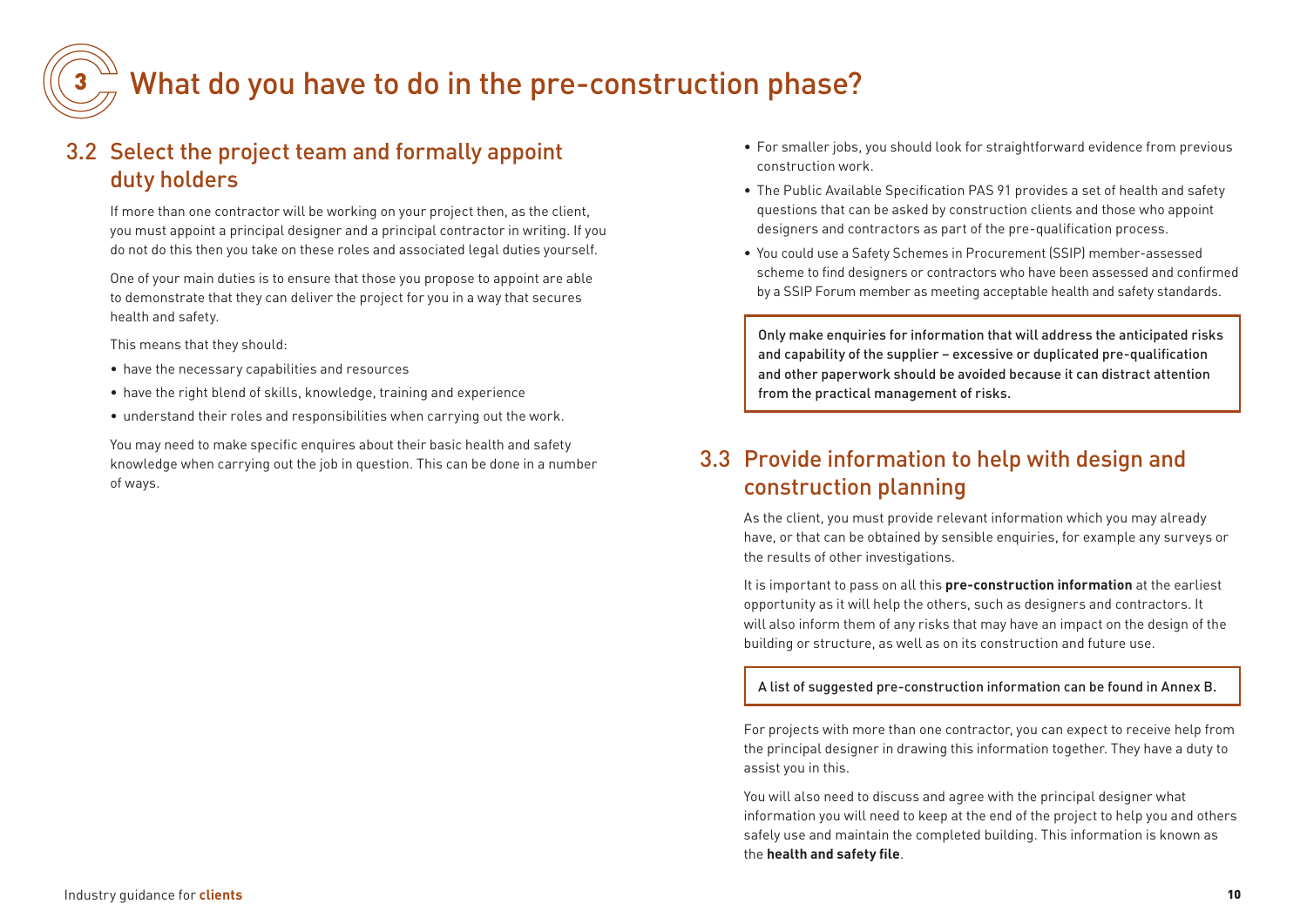

## What do you have to do in the pre-construction phase?

More information about the health and safety file can be found in Annex C.

As a client, you may already have contractors or in-house contractors who are engaged on fixed-term facilities management contracts or similar work. If so, you will need to make the principal designer and principal contractor aware of these contractors so they can involve them in the design, planning and management of the construction works.

## 3.4 Notify the project to the enforcing authorities, where required

If your project is expected to last longer than 30 working days **and** have more than 20 workers working on the project at any one time, or exceed 500 person days, you will need to make sure that your project is notified to the relevant enforcing authority.

The easiest way to notify any project to the HSE, the Office of Rail Regulation (ORR) or the Office for Nuclear Regulation (ONR) is to use the online notification form F10 on the HSE's website.

Further information on how to notify construction work can be found at www.hse.gov.uk/construction/cdm/faq/notification.htm.

### 3.5 Ensure the management arrangements are working

As the client, you are required to ensure the arrangements made for managing health and safety during the pre-construction phase are working successfully.

You should take reasonable steps to ensure that the principal designer is complying with their duties. This could be achieved by participating in regular progress meetings. These are also a good way of ensuring that the project runs in line with your expectations and meets legal requirements.

#### 3.6 Pre-construction client checklist

You may find this checklist useful as an aide memoire.

| $\mathbf{1}$  | Are you clear about your responsibilities?                                                                                                                             |  |
|---------------|------------------------------------------------------------------------------------------------------------------------------------------------------------------------|--|
| $\mathcal{P}$ | Have you made your formal appointments?                                                                                                                                |  |
| 3             | Have you checked that the principal designer or designer has<br>the capability and necessary skills, knowledge, training and<br>experience to fulfil their duties?     |  |
| 4             | Have you checked that the principal contractor or contractor<br>has the capability and necessary skills, knowledge, training and<br>experience to fulfil their duties? |  |
| 5             | Have you checked that the project team is adequately resourced?                                                                                                        |  |
| 6             | Has a project or client brief been issued to the project team?                                                                                                         |  |
| 7             | Has the project team been provided with information about the<br>existing site or structure (pre-construction information)?                                            |  |
| 8             | Do you have access to project-specific health and safety advice?                                                                                                       |  |
| 9             | Are suitable arrangements in place to manage health and safety<br>throughout the project?                                                                              |  |
| 10            | Has a schedule of the key activities for the project been<br>produced?                                                                                                 |  |
| 11            | Has sufficient time been allowed to complete the key activities?                                                                                                       |  |
| 12            | Where required, has an online F10 notification form been<br>submitted to HSE to notify them of commencement of work?                                                   |  |
| 13            | Have you checked that a construction phase plan has been<br>adequately developed before work starts on site?                                                           |  |
| 14            | Are you satisfied that suitable welfare facilities have been<br>provided before work starts on site?                                                                   |  |
| 15            | Have you agreed the format and content of the health and<br>safety file?                                                                                               |  |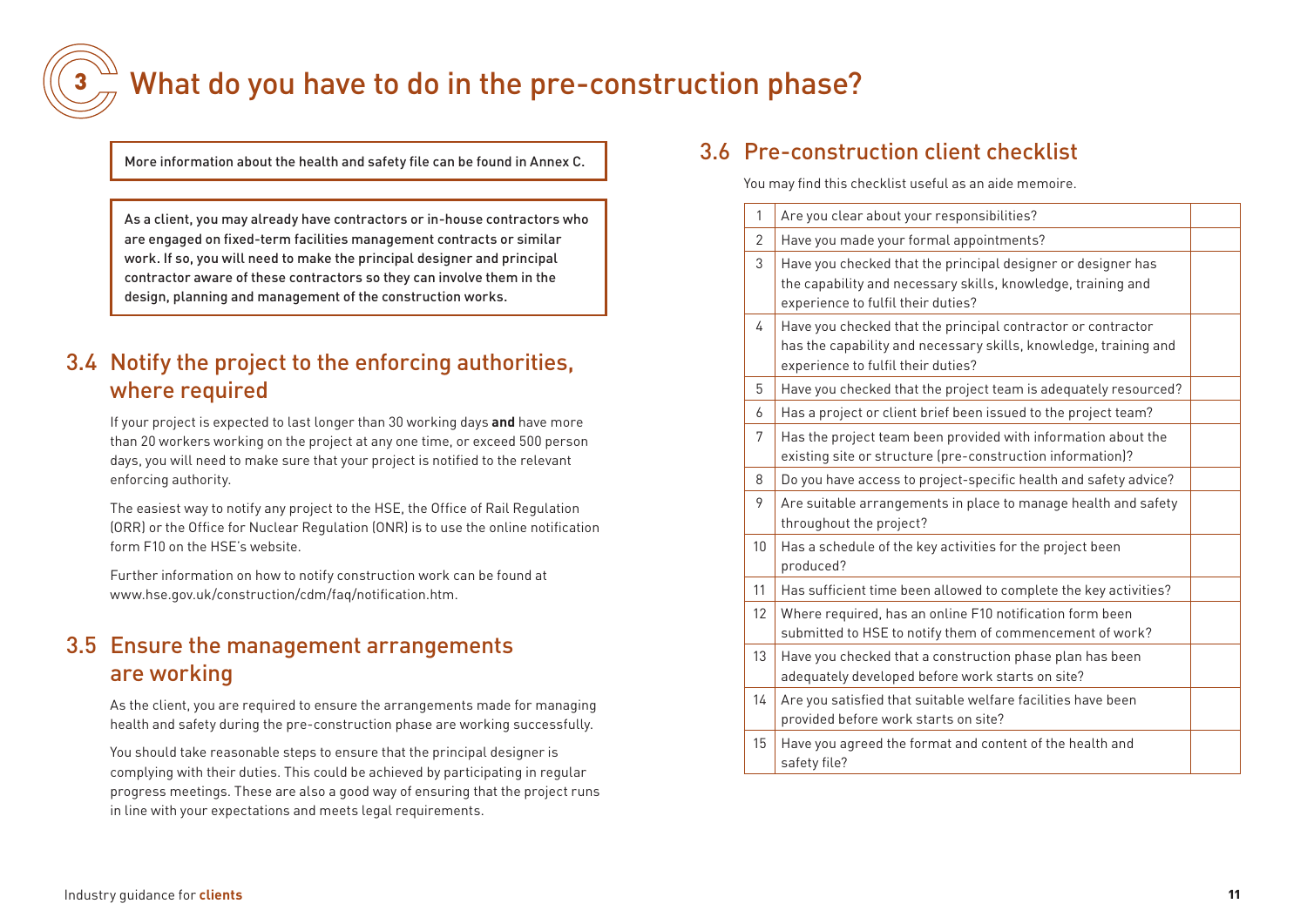

There are a number of things that you should do while the construction work is being carried out.

### 4.1 Ensure the construction phase plan is in place

The principal contractor is required to produce a plan of how they will manage health and safety on site during the construction phase.

Before the work starts on site you will need to satisfy yourself that a construction phase plan is prepared. You do this by checking with the principal contractor that the plan is relevant and meets the requirements of the job.

The plan should be project-specific, take into account the pre-construction information provided, and its contents should be proportionate to the site risks.

### 4.2 Ensure welfare facilities are in place

You must ensure suitable welfare facilities are provided on site.

You should check that they are in place from the very start of the site work by:

- agreeing that your existing welfare facilities are made available to those carrying out the work
- carrying out a site visit
- asking for confirmation from the principal contractor (or contractor on a single contractor project) of what facilities are being provided.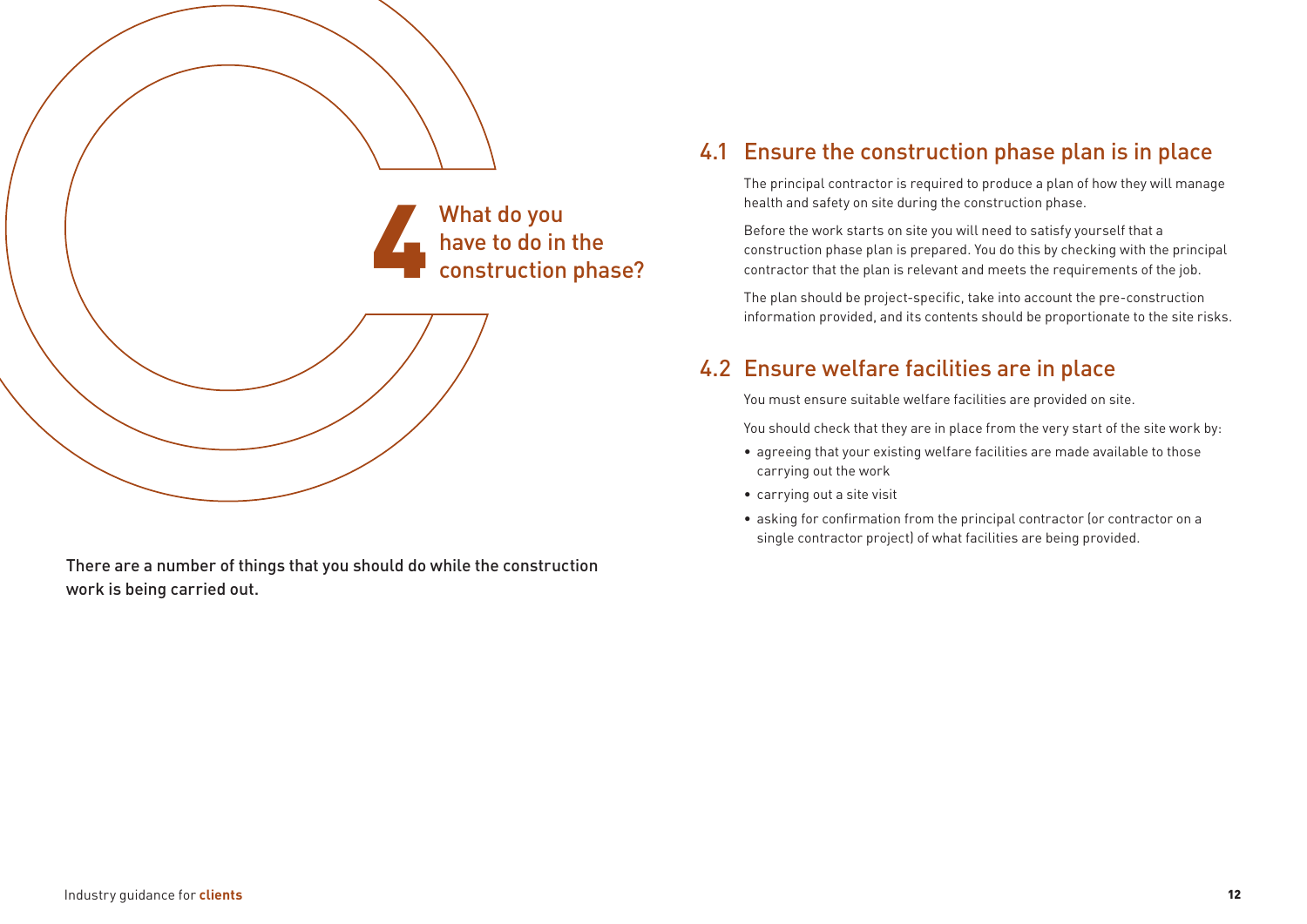

## What do you have to do in the construction phase?

More details about the construction phase plan and the provision of welfare facilities can be found in the *Industry guidance for principal contractors* (CDM15/5).

#### 4.3 Ensure the management arrangements are working

As the client, you are required to ensure that the arrangements made for managing health and safety during construction are working successfully. You will need to take reasonable steps to ensure that the principal contractor is complying with their duties. This may be carried out through face-to-face progress meetings or via written updates.

You are not required to undertake routine monitoring of construction phase activities.

#### 4.4 Check completion and handover arrangements

As the project nears its end, you should check any arrangements made for its completion and handover. This could include a phased handover, such as you taking partial possession of finished parts of the building and checking that agreed measures are in place to ensure the health and safety of those in the areas that have been handed over.

#### 4.5 Co-operate with the principal contractor

During the construction work, the responsibility for the site is handed over to the principal contractor.

Your staff, or any contractor you have named or nominated (for example a facilities management team) must comply with the principal contractor's requirements.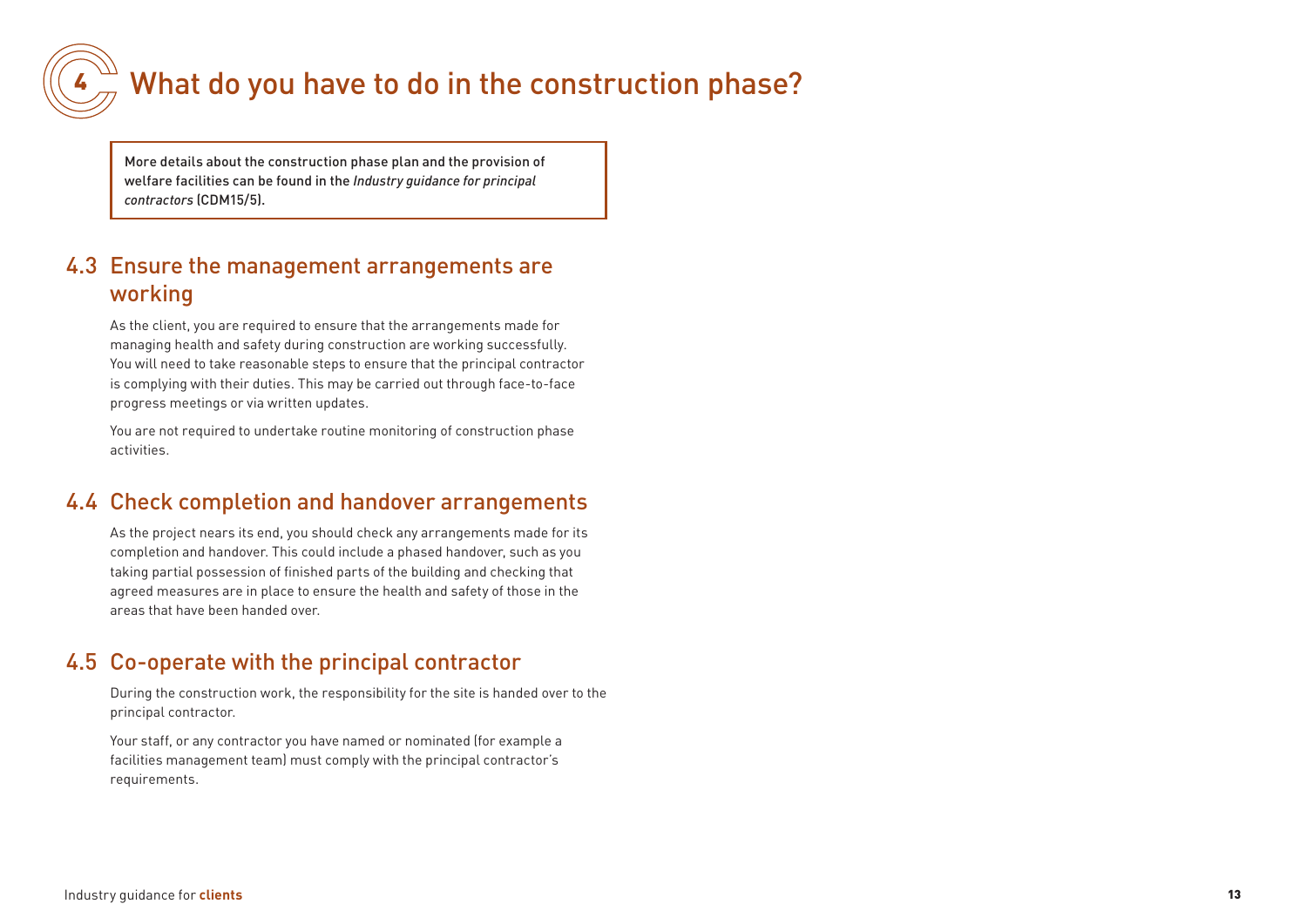

At the end of the project, you must ensure that the principal designer provides you with the health and safety file. On projects where the principal designer's role has finished before the end of the project, the principal contractor will have taken on responsibility for the file and for handing it over to you.

#### 5.1 Check that the health and safety file has been prepared

The health and safety file contains the information needed to ensure the health and safety of anyone carrying out any future construction, demolition, cleaning or maintenance work on your building or structure.

You and the principal designer should identify and agree the structure, content and format for the health and safety file at the beginning of the project.

Before it is passed to you, it should have been reviewed and updated to ensure it contains all the necessary information. You may wish to ask for an explanation of what the completed file contains, such as any key risks that need to be managed in the future.

### 5.2 Maintain and make available the health and safety file

Once the project is completed, the client or the owner of the building must keep the health and safety file. This can be in an electronic format, on paper, on film or in any other durable form.

Keep the file separate from the building maintenance manual to avoid losing information that may be required urgently.

If responsibility for the premises is passed on or shared, you must give the health and safety file to each new owner and make it available to leaseholders. You should ensure that they are aware of the nature and purpose of the file.

You must also ensure that the file is regularly revised and updated where required, and that it is available to anyone who may need it to comply with health and safety law.

For further information about the health and safety file, refer to Annex C.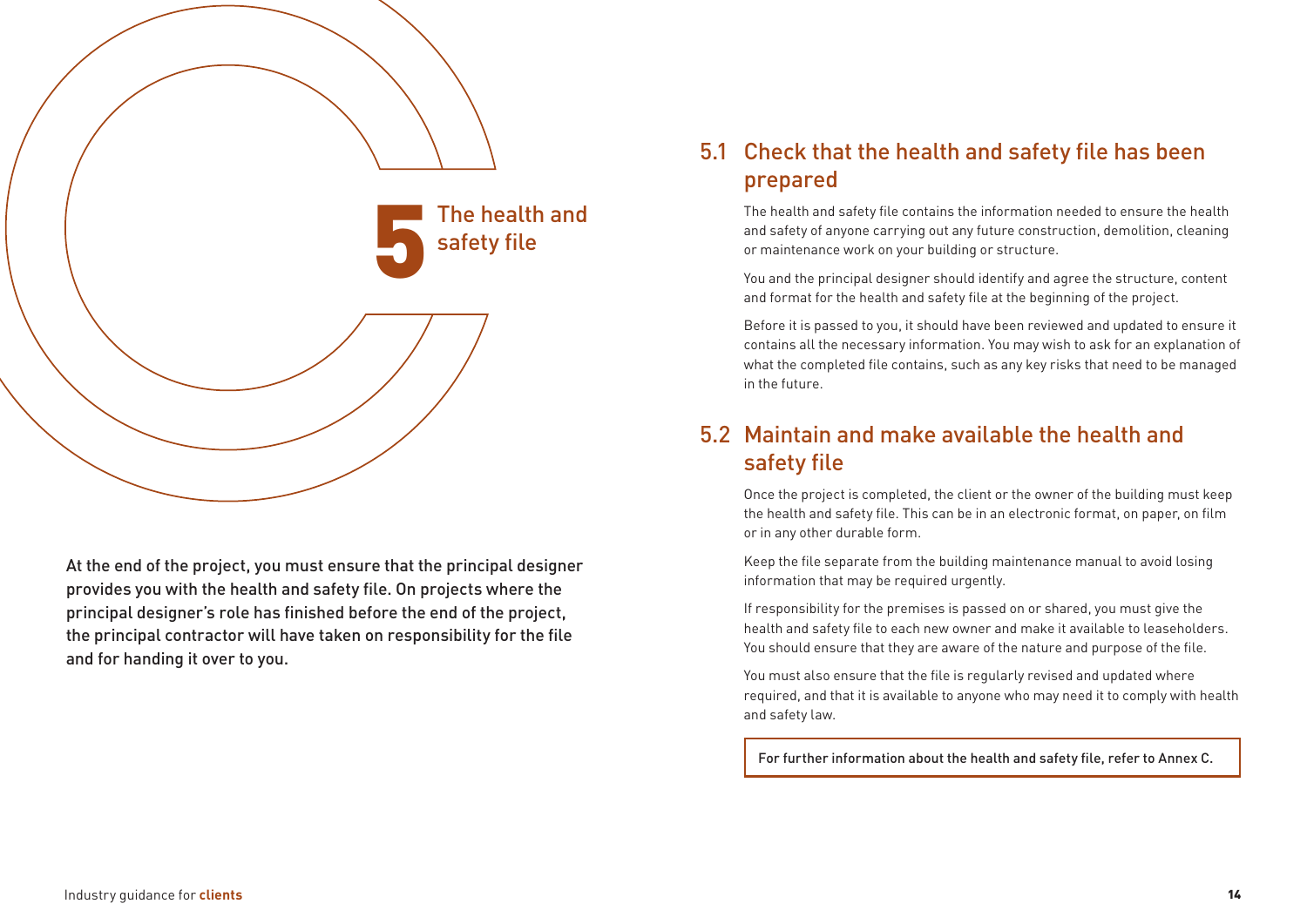

Guidance for duty holders that work for domestic clients can be found in the:

- *Industry guidance for principal designers* (CDM15/2)
- *Industry guidance for contractors* (CDM15/3)
- *Industry guidance for designers* (CDM15/4)
- *Industry guidance for principal contractors* (CDM15/5)

#### 6.1 Who is a domestic client?

A domestic client is someone who has construction work carried out on their own home, or on the home of a family member, which is not carried out in connection with a business.

Local authorities, housing associations, charities, landlords and other businesses may own domestic properties but they are not a domestic client for the purposes of CDM 2015.

If the work is in connection with a business attached to domestic premises, such as a shop, the client is not a domestic client.

#### 6.2 What should a domestic client do?

A domestic client is not required to carry out the duties placed on commercial clients. Where the project involves:

- **only one contractor,** the client duties must instead be carried out by the contractor as well as the duties they already have as contractor for the project. In practice, this should involve doing little more to manage the work to ensure health and safety
- **more than one contractor,** the client duties must be carried out by the principal contractor as well as the duties they already have as principal contractor. If the domestic client has not appointed a principal contractor then the duties of the client will be carried out by the contractor in control of the construction work.

In many situations, domestic clients wishing to extend, refurbish or demolish parts of their own property will, in the first instance, engage an architect or other designer to produce possible designs for them. It is also recognised that construction work does not always follow immediately after design work is completed.

If they wish, a domestic client has the flexibility of agreeing with their designer (in writing) that the designer co-ordinates and manages the project, rather than this role automatically passing to the principal contractor. Where no such agreement is made, the principal contractor will automatically take over the project management responsibilities.

Annex D is a flowchart showing the transfer of client duties from a domestic client to other duty holders.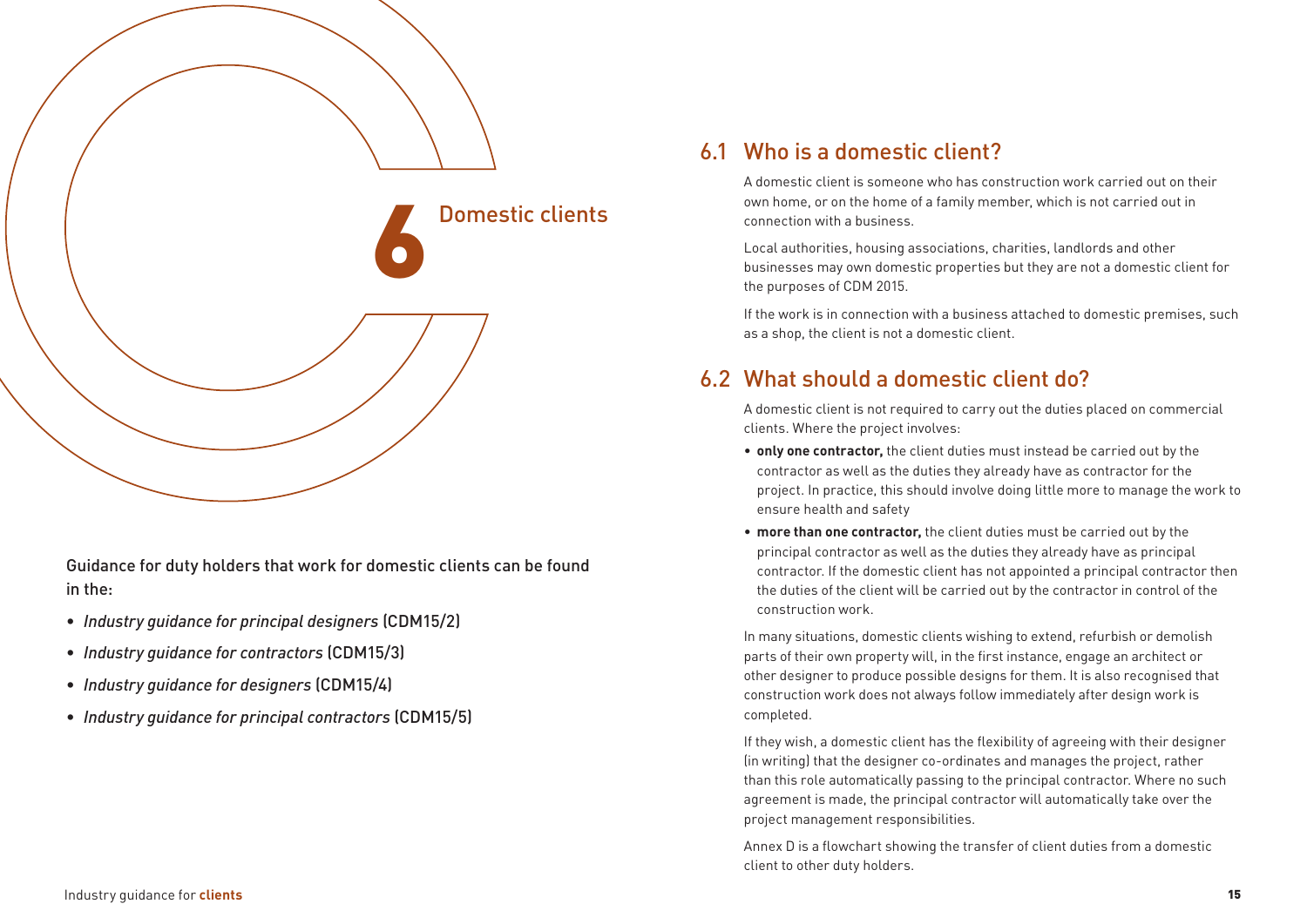# Annex A CDM duty holders and their roles summarised

| CDM duty holders* - who are they?                                                                                               | <b>Summary of role/main duties</b>                                                                                                      |  |
|---------------------------------------------------------------------------------------------------------------------------------|-----------------------------------------------------------------------------------------------------------------------------------------|--|
| <b>Clients</b><br>Organisations or individuals for<br>whom a construction project is                                            | Make suitable arrangements for<br>managing a project. This includes<br>making sure that:                                                |  |
| carried out.                                                                                                                    | • other duty holders are appointed                                                                                                      |  |
|                                                                                                                                 | • sufficient time and resources are<br>allocated.                                                                                       |  |
|                                                                                                                                 | Clients must also make sure that:                                                                                                       |  |
|                                                                                                                                 | • relevant information is prepared and<br>provided to other duty holders                                                                |  |
|                                                                                                                                 | • the principal designer and principal<br>contractor carry out their duties                                                             |  |
|                                                                                                                                 | • welfare facilities are provided.                                                                                                      |  |
| <b>Domestic clients</b><br>People who have construction<br>work carried out on their own                                        | Domestic clients are in scope of CDM<br>2015 but their duties as a client are<br>normally transferred to:                               |  |
| home, or the home of a family<br>member, that is <b>not</b> done in<br>furtherance of a business, whether<br>for profit or not. | • the contractor, on a single contractor<br>project                                                                                     |  |
|                                                                                                                                 | or                                                                                                                                      |  |
|                                                                                                                                 | • the principal contractor, on a project<br>involving more than one contractor.                                                         |  |
|                                                                                                                                 | However, the domestic client can<br>choose to have a written agreement for<br>the principal designer to carry out the<br>client duties. |  |

| CDM duty holders* - who are they?                                                                                                                                                                                                                    | <b>Summary of role/main duties</b>                                                                                                                                                                                                                                                                                                                                                                                                                                                             |  |
|------------------------------------------------------------------------------------------------------------------------------------------------------------------------------------------------------------------------------------------------------|------------------------------------------------------------------------------------------------------------------------------------------------------------------------------------------------------------------------------------------------------------------------------------------------------------------------------------------------------------------------------------------------------------------------------------------------------------------------------------------------|--|
| <b>Principal designers</b><br>Designers appointed by the client<br>in projects involving more than<br>one contractor. They can be an<br>organisation or an individual with<br>sufficient knowledge, experience<br>and ability to carry out the role. | Plan, manage, monitor and<br>co-ordinate health and safety in the<br>pre-construction phase of a project.<br>This includes:<br>• identifying, eliminating or controlling<br>foreseeable risks<br>· ensuring designers carry out their<br>duties.<br>Prepare and provide relevant<br>information to other duty holders.<br>Provide relevant information to the<br>principal contractor to help them plan,<br>manage, monitor and co-ordinate<br>health and safety in the construction<br>phase. |  |
| <b>Designers</b><br>Those who, as part of a business,<br>prepare or modify designs for a<br>building or product, or prepare or<br>modify designs to systems relating<br>to construction work.                                                        | When preparing or modifying<br>designs, eliminate, reduce or control<br>foreseeable risks that may arise<br>during:<br>• construction<br>and<br>• the maintenance and use of a<br>building once it is built.<br>Provide information to other members<br>of the project team to help them fulfil<br>their duties.                                                                                                                                                                               |  |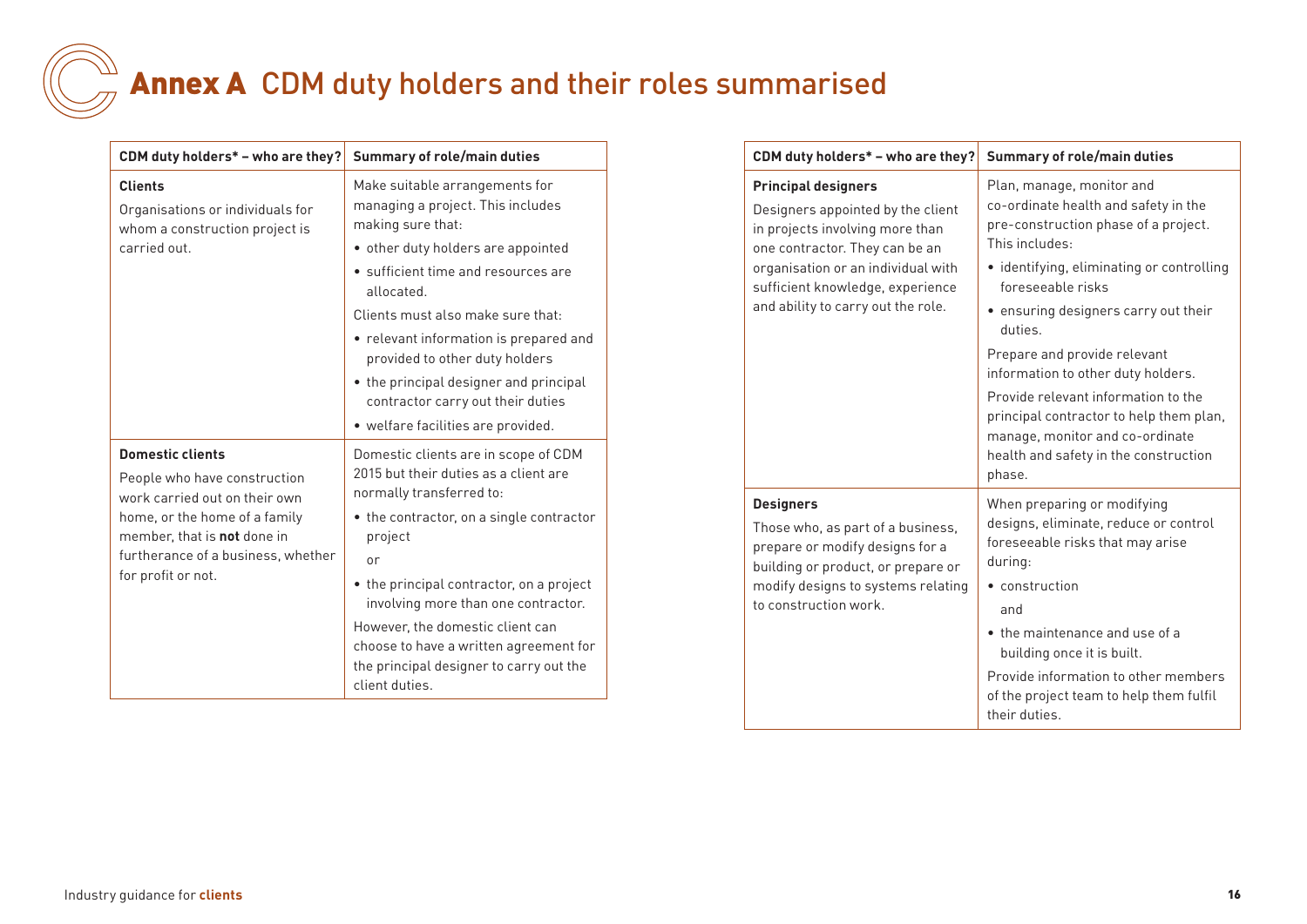## Annex A CDM duty holders and their roles summarised

| CDM duty holders* - who are they?                                                                                     | <b>Summary of role/main duties</b>                                                                                                                                                                                                    |  |
|-----------------------------------------------------------------------------------------------------------------------|---------------------------------------------------------------------------------------------------------------------------------------------------------------------------------------------------------------------------------------|--|
| <b>Principal contractors</b><br>Contractors appointed by the client<br>to co-ordinate the construction                | Plan, manage, monitor and co-ordinate<br>health and safety in the construction<br>phase of a project. This includes:                                                                                                                  |  |
| phase of a project where it involves<br>more than one contractor.                                                     | • liaising with the client and principal<br>designer                                                                                                                                                                                  |  |
|                                                                                                                       | • preparing the construction phase<br>plan                                                                                                                                                                                            |  |
|                                                                                                                       | • organising co-operation between<br>contractors and co-ordinating their<br>work.                                                                                                                                                     |  |
|                                                                                                                       | Fnsure that:                                                                                                                                                                                                                          |  |
|                                                                                                                       | · suitable site inductions are provided                                                                                                                                                                                               |  |
|                                                                                                                       | • reasonable steps are taken to<br>prevent unauthorised access                                                                                                                                                                        |  |
|                                                                                                                       | • workers are consulted and engaged                                                                                                                                                                                                   |  |
|                                                                                                                       | in securing their health and safety                                                                                                                                                                                                   |  |
|                                                                                                                       | · welfare facilities are provided.                                                                                                                                                                                                    |  |
| <b>Contractors</b><br>Those who do the actual<br>construction work. They can be<br>either an individual or a company. | Plan, manage and monitor construction<br>work under their control so that it is<br>carried out without risks to health and<br>safety.                                                                                                 |  |
|                                                                                                                       | For projects involving more than one<br>contractor, co-ordinate their activities<br>with others in the project team - in<br>particular, comply with directions given<br>to them by the principal designer or<br>principal contractor. |  |
|                                                                                                                       | For single-contractor projects, prepare<br>a construction phase plan.                                                                                                                                                                 |  |

| CDM duty holders* - who are they?                                   | Summary of role/main duties                                                                                |
|---------------------------------------------------------------------|------------------------------------------------------------------------------------------------------------|
| <b>Workers</b>                                                      | They must:                                                                                                 |
| The people who work for or under<br>the control of contractors on a | • be consulted about matters which<br>affect their health, safety and welfare                              |
| construction site.                                                  | • take care of their own health and<br>safety and that of others who may be<br>affected by their actions   |
|                                                                     | • report anything they see which is<br>likely to endanger either their own or<br>others' health and safety |
|                                                                     | • co-operate with their employer.<br>fellow workers, contractors and<br>other duty holders.                |

\* Organisations or individuals can carry out the role of more than one duty holder, provided they have the skills, knowledge, experience and (if an organisation) the organisational capability necessary to carry out those roles in a way that secures health and safety.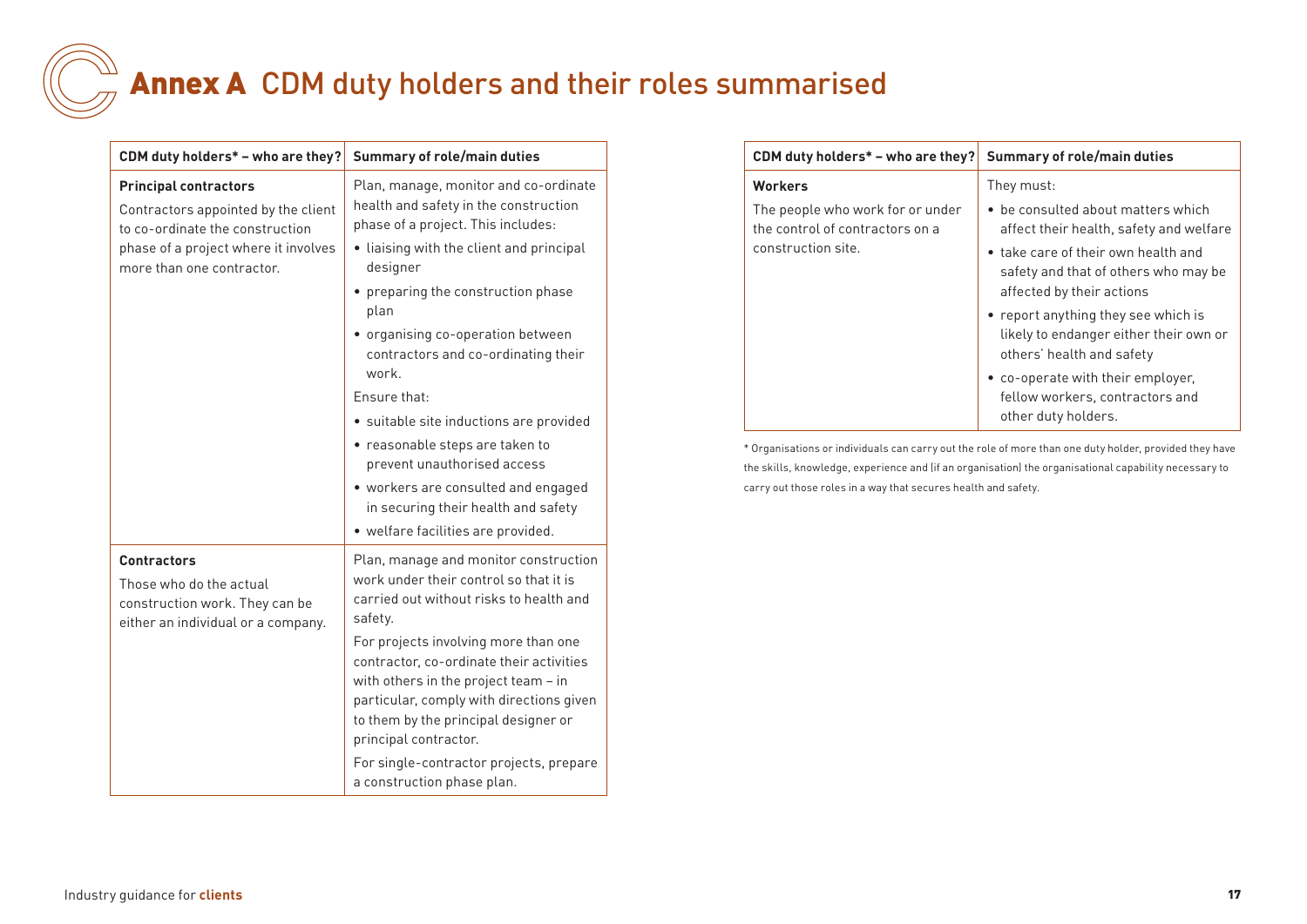# **Annex B** Pre-construction information

#### **What is pre-construction information?**

- 1. Pre-construction information provides the health and safety information needed by:
- a. designers and contractors who are bidding for work on the project, or who have already been appointed, to enable them to carry out their duties
- b.principal designers and principal contractors in planning, managing, monitoring and co-ordinating the work of the project.

It also provides a basis for the preparation of the construction phase plan. Some material may also be relevant to the preparation of the health and safety file (see Annex C).

- 2. Pre-construction information is defined as information about the project that is already in the **client's possession or which is reasonably obtainable by or on behalf of the client.** The information must:
- a. be relevant to the particular project
- b.have an appropriate level of detail

#### **and**

- c. be proportionate, given the nature of the health and safety risks involved.
- 3. Pre-construction information should be gathered and added to as the design process progresses to reflect new information about the risks to health or safety and how they should be managed. Preliminary information gathered at the start of the project may not be sufficient where further design and investigation has been carried out.
- 4. When pre-construction information is complete it must include proportionate information about:
- a.the project, such as the client brief and key dates of the construction phase
- b.the planning and management of the project, such as the resources and time being allocated to each stage of the project and the arrangements to ensure there is co-operation between duty holders and that the work is co-ordinated
- c. the health or safety hazards of the site, including design and construction hazards and how they will be addressed
- d. any relevant information in an existing health and safety file.
- 5. The information should be in a convenient form and be clear, concise and easily understandable to allow other duty holders involved in the project to carry out their duties.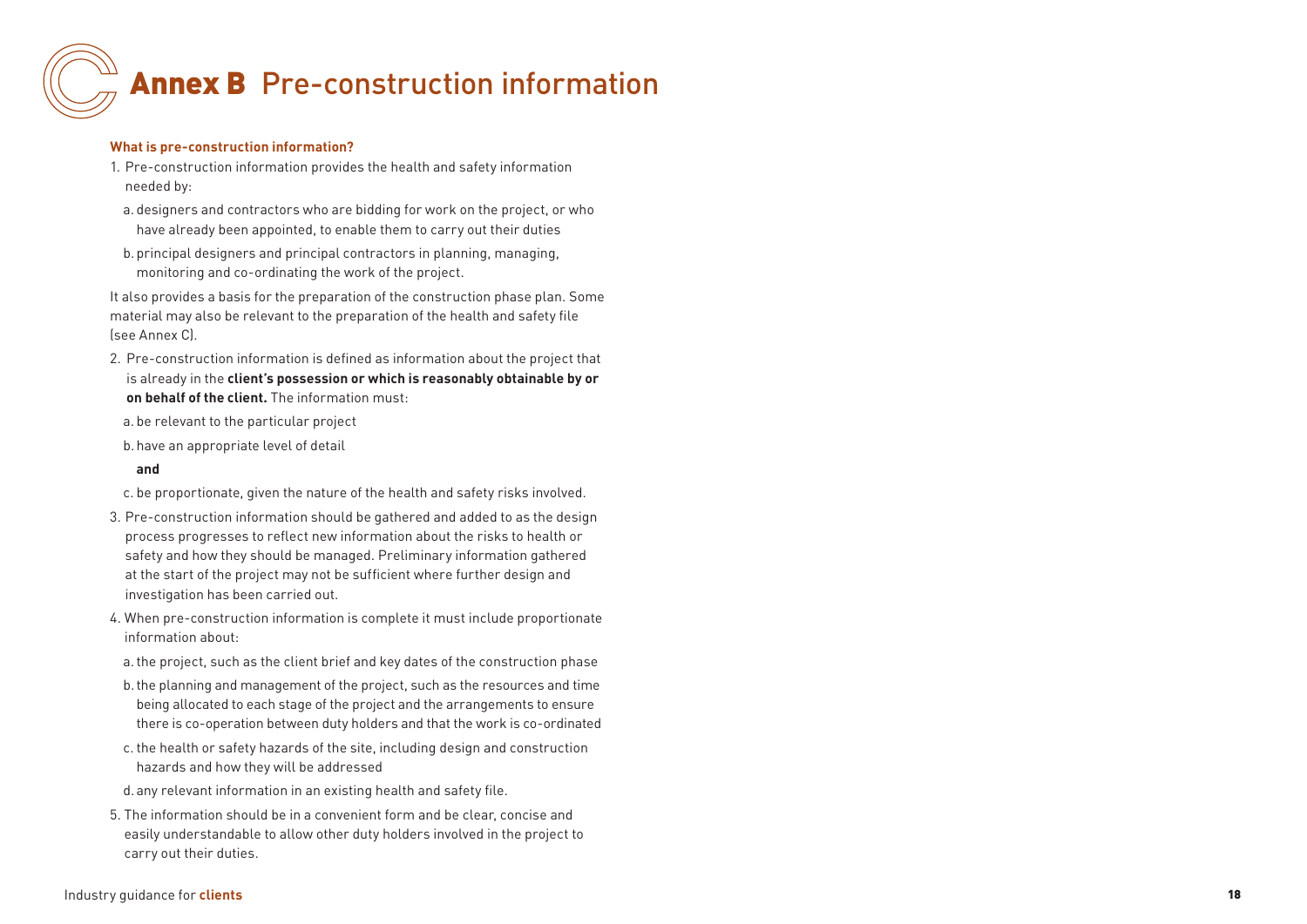## Annex C The health and safety file

The health and safety file is defined as a file appropriate to the characteristics of the project, containing relevant health and safety information to be taken into account during any subsequent project. **The file is only required for projects involving more than one contractor** .

The file must contain information about the current project that is likely to be needed to ensure health and safety during any subsequent work such as maintenance, cleaning, refurbishment or demolition. When preparing the health and safety file, information on the following should be considered for inclusion. a.A brief description of the work carried out.

- b.Any hazards that have not been eliminated through the design and construction processes, and how they have been addressed (for example, surveys or other information concerning asbestos, contaminated land or buried services).
- c. Key structural principles (for example, bracing or sources of substantial stored energy including pre- or post-tensioned members) and safe working loads for floors and roofs.
- d.Hazardous materials used (for example, lead paints and special coatings).
- e. Information regarding the removal or dismantling of installed plant and equipment (for example, any special arrangements for lifting such equipment).
- f. Health and safety information about equipment provided for cleaning or maintaining the structure.
- g.The nature, location and markings of significant services, including underground cables, gas supply equipment and fire-fighting services.
- h.Information and as-built drawings of the building, its plant and equipment (for example, the means of safe access to and from service voids, and the position of fire doors).

There should be enough detail to allow the likely risks to be identified and addressed by those carrying out the work and be proportionate to those risks. Information must be in a convenient form that is clear, concise and easily understandable.

The file *should not* include things that will *not* help when planning future construction work, such as pre-construction information, the construction phase plan, construction phase risk assessments or contractual documents.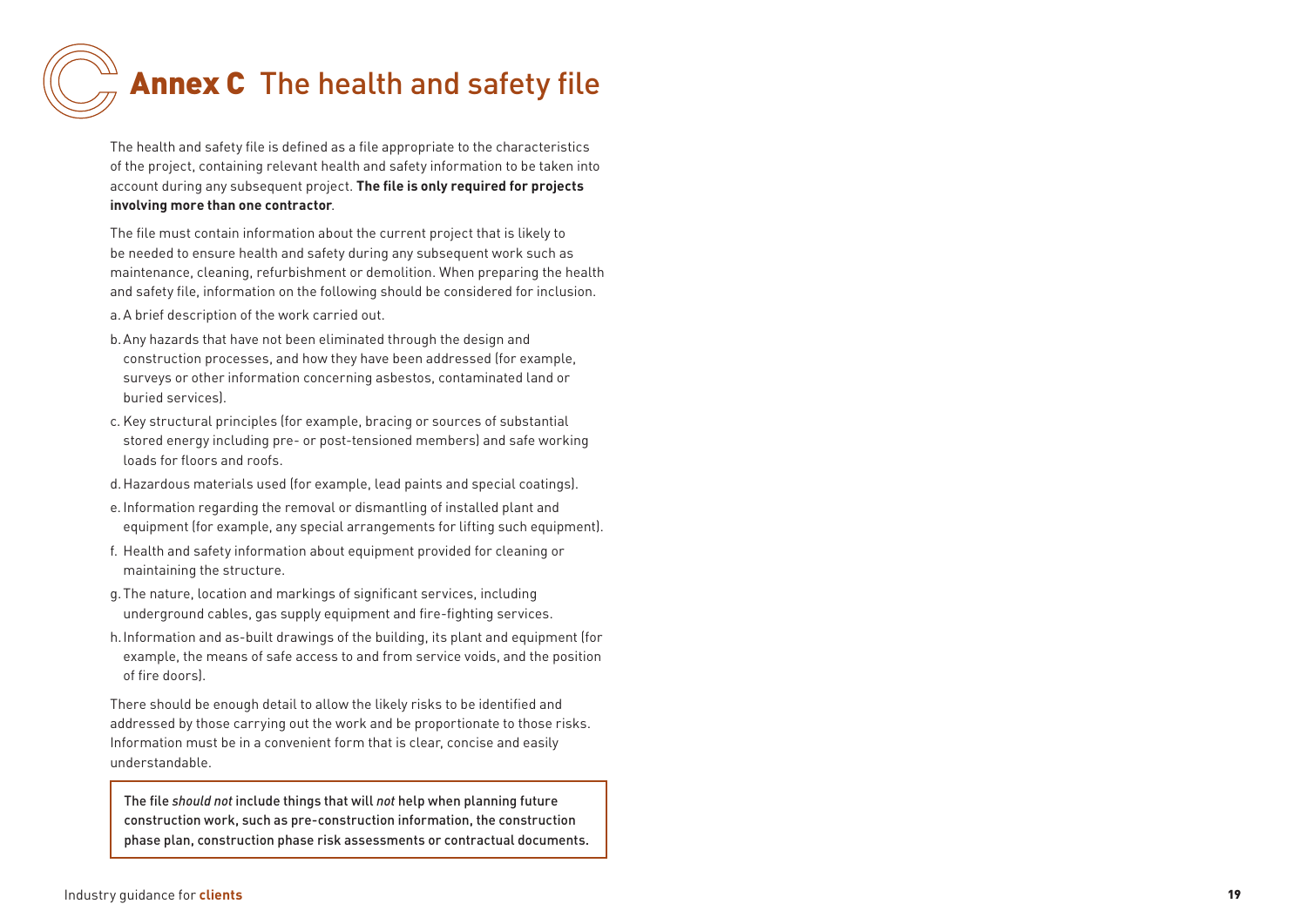## Annex D How CDM 2015 applies to domestic clients

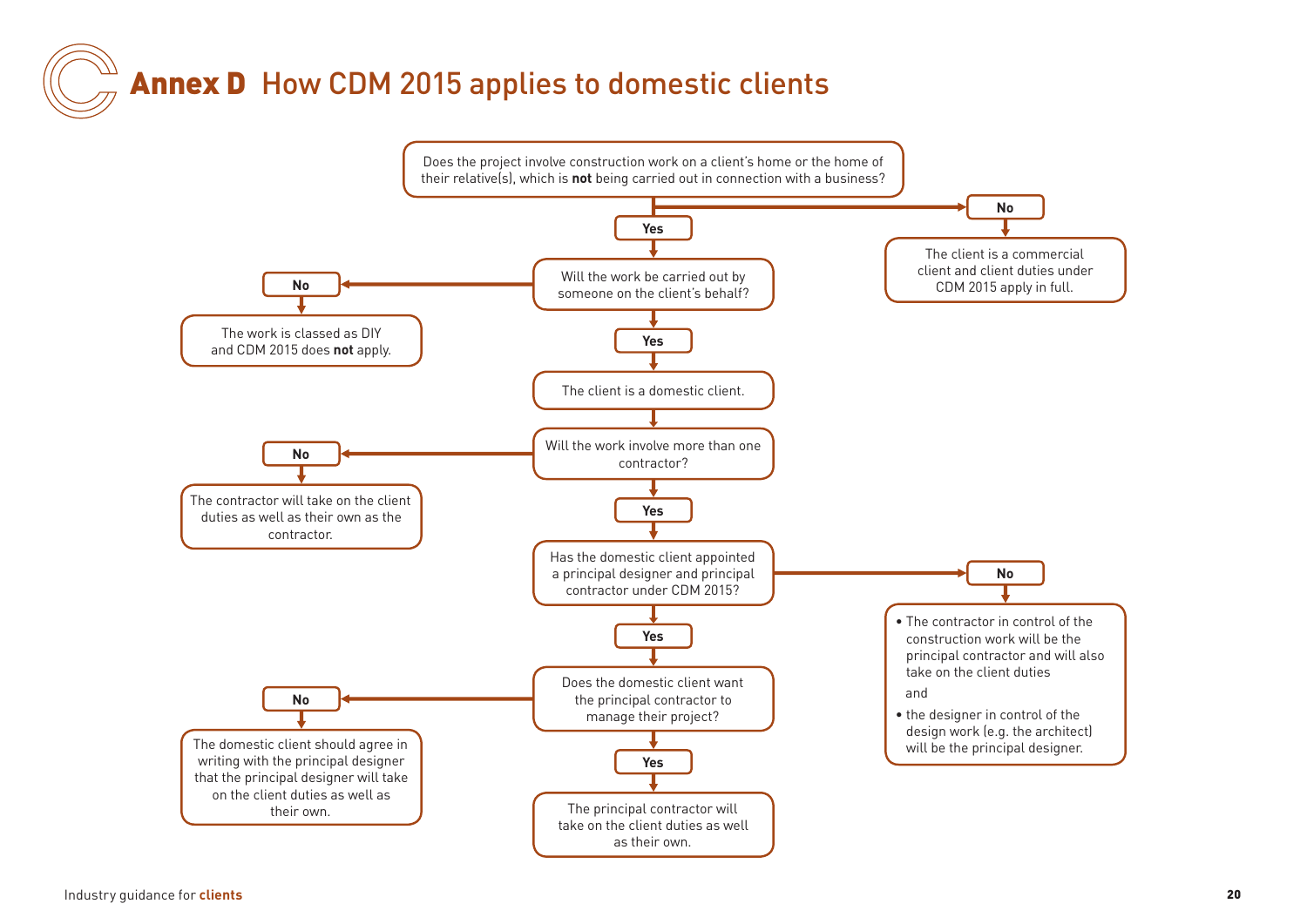

The Construction Industry Advisory Committee (CONIAC) wishes to acknowledge the assistance offered by the following organisations and people in the preparation of the CDM industry guidance.

| Industry guidance group               | <b>Organisations</b>                                                                                                                                                               | Company/individual                                                                                                                                                                                                                                                                                                                                                                                                                                                              |
|---------------------------------------|------------------------------------------------------------------------------------------------------------------------------------------------------------------------------------|---------------------------------------------------------------------------------------------------------------------------------------------------------------------------------------------------------------------------------------------------------------------------------------------------------------------------------------------------------------------------------------------------------------------------------------------------------------------------------|
| <b>Steering group (SG)</b>            | Clients<br>Principal designers<br>Designers<br>Principal contractors<br>Contractors<br>Workers<br>Health and Safety Executive (HSE)<br>Construction Industry Training Board (CITB) | Clive Johnson - Land Securities<br>Richard Hulland - Atkins<br>David Lambert - Kier Group plc<br>John Scott - Morgan Sindall Group plc<br>Paul Haxell - Bovis Homes Limited<br>Daniel Shears - GMB<br>Peter Wilson - UCATT<br>Susan Murray - Unite the Union<br>Philip White - HSE Chief Construction Inspector<br>Russell Adfield - HSE CDM Unit<br>Simon Longbottom - HSE CDM Unit<br>Gordon Crick - HSE CDM Unit<br>The Revd Kevin Fear (SG Chair) - CITB<br>Lee Fisk - CITB |
| <b>Client working group (WG)</b>      | <b>Construction Client Group (CCG)</b>                                                                                                                                             | Clive Johnson (WG chair & SG) - CCG<br>James McClune - AWE plc<br>Patrick Brown - British Property Federation<br>Gren Tipper - Construction Client Group<br>James Preston-Hood - Grosvenor Ltd<br>David Pyle - Heathrow Airport Limited<br>Ian Simms - Royal Mail plc<br>Dylan Roberts - Skanska UK plc                                                                                                                                                                         |
| Principal designer working group (WG) | Consultants' Health and Safety Forum (CHSF)                                                                                                                                        | Richard Hulland (WG chair & SG)<br>Louise Page - Atkins<br>Steve Jones - Hyder Consulting Ltd<br>Laura Hague - Mott MacDonald<br>Richard Habgood - APS<br>Paul Bramley and Brian Street - AstraZeneca<br>Andrew Norton - Formm Ltd<br>Thouria Istephan - Foster + Partners<br>Billy Hare - Glasgow Caledonian University                                                                                                                                                        |